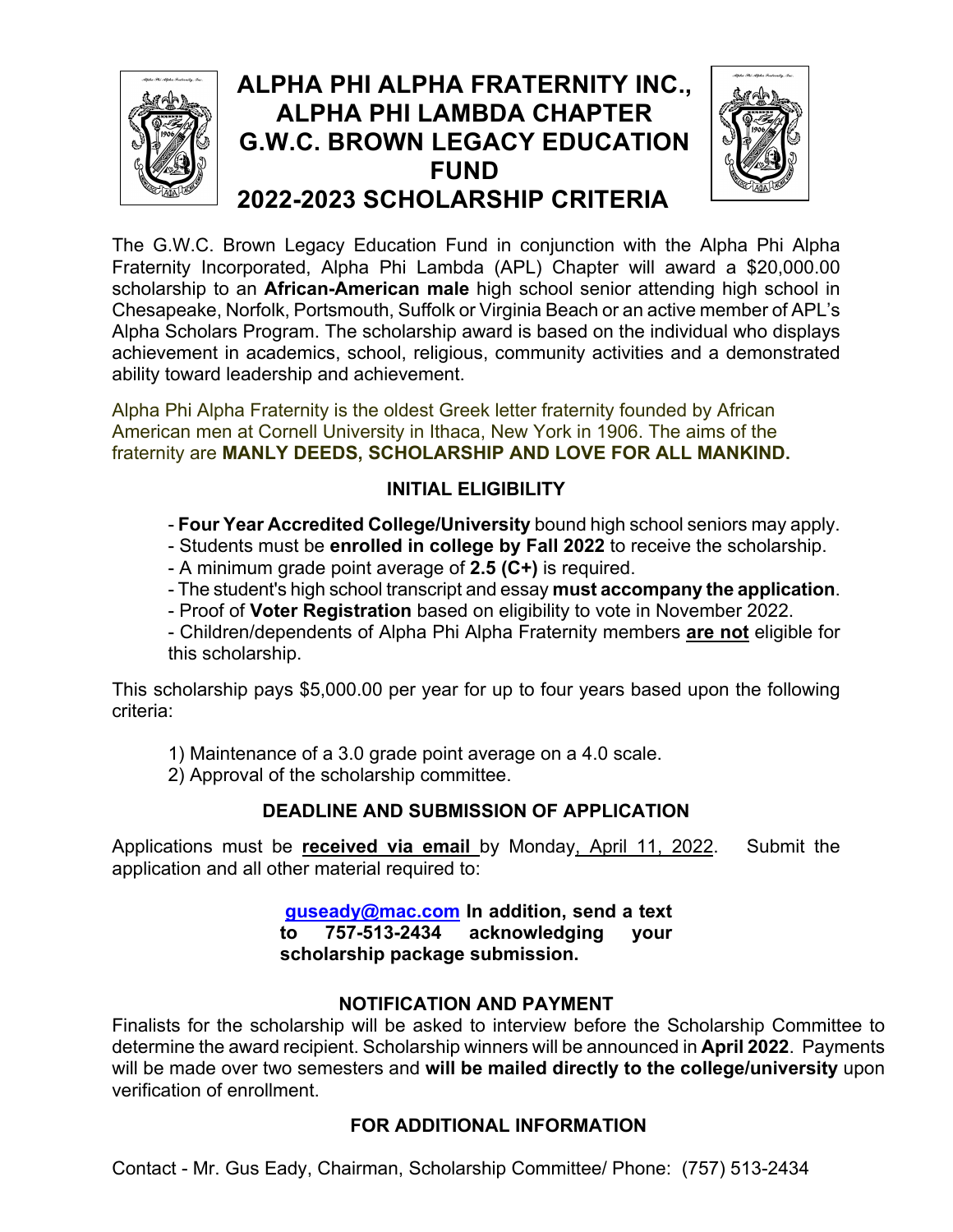

## **ALPHA PHI ALPHA FRATERNITY INC., ALPHA PHI LAMBDA CHAPTER G.W.C. BROWN LEGACY EDUCATION FUND 2022-2023 SCHOLARSHIP APPLICATION**

Page 1 of 2

| Name of Applicant:           |                             | $(LAST)$ $(FIRST)$                                                                                                  | (MIDDLE)              |                                                |  |
|------------------------------|-----------------------------|---------------------------------------------------------------------------------------------------------------------|-----------------------|------------------------------------------------|--|
|                              |                             |                                                                                                                     |                       |                                                |  |
| Address:                     |                             | (Street Name & #) (CITY) (STATE) (ZIP CODE)                                                                         |                       |                                                |  |
|                              |                             |                                                                                                                     |                       |                                                |  |
|                              | Phone: ____________________ |                                                                                                                     |                       |                                                |  |
| <b>School Activities:</b>    |                             |                                                                                                                     |                       |                                                |  |
|                              |                             |                                                                                                                     |                       |                                                |  |
|                              |                             |                                                                                                                     |                       |                                                |  |
|                              |                             |                                                                                                                     |                       |                                                |  |
|                              |                             |                                                                                                                     |                       |                                                |  |
|                              |                             |                                                                                                                     |                       |                                                |  |
| <b>Community Activities:</b> |                             |                                                                                                                     |                       |                                                |  |
|                              |                             |                                                                                                                     |                       |                                                |  |
|                              |                             |                                                                                                                     |                       |                                                |  |
|                              |                             |                                                                                                                     |                       |                                                |  |
|                              |                             |                                                                                                                     | <b>Cumulative GPA</b> |                                                |  |
|                              |                             |                                                                                                                     |                       | (Includes Fall 2021)                           |  |
| College or                   |                             |                                                                                                                     |                       |                                                |  |
|                              |                             |                                                                                                                     |                       |                                                |  |
|                              |                             |                                                                                                                     |                       |                                                |  |
|                              |                             |                                                                                                                     |                       |                                                |  |
| Anticipated Major:           |                             |                                                                                                                     |                       |                                                |  |
|                              |                             |                                                                                                                     |                       |                                                |  |
|                              |                             |                                                                                                                     |                       |                                                |  |
|                              |                             | Printed Name of Parent or Guardian<br>Manusian Manusian Annus Manusian Manusian Manusian Manusian Manusian Manusian |                       |                                                |  |
|                              |                             |                                                                                                                     |                       |                                                |  |
|                              |                             |                                                                                                                     |                       | Family Income Entered on FAFSA Application: \$ |  |